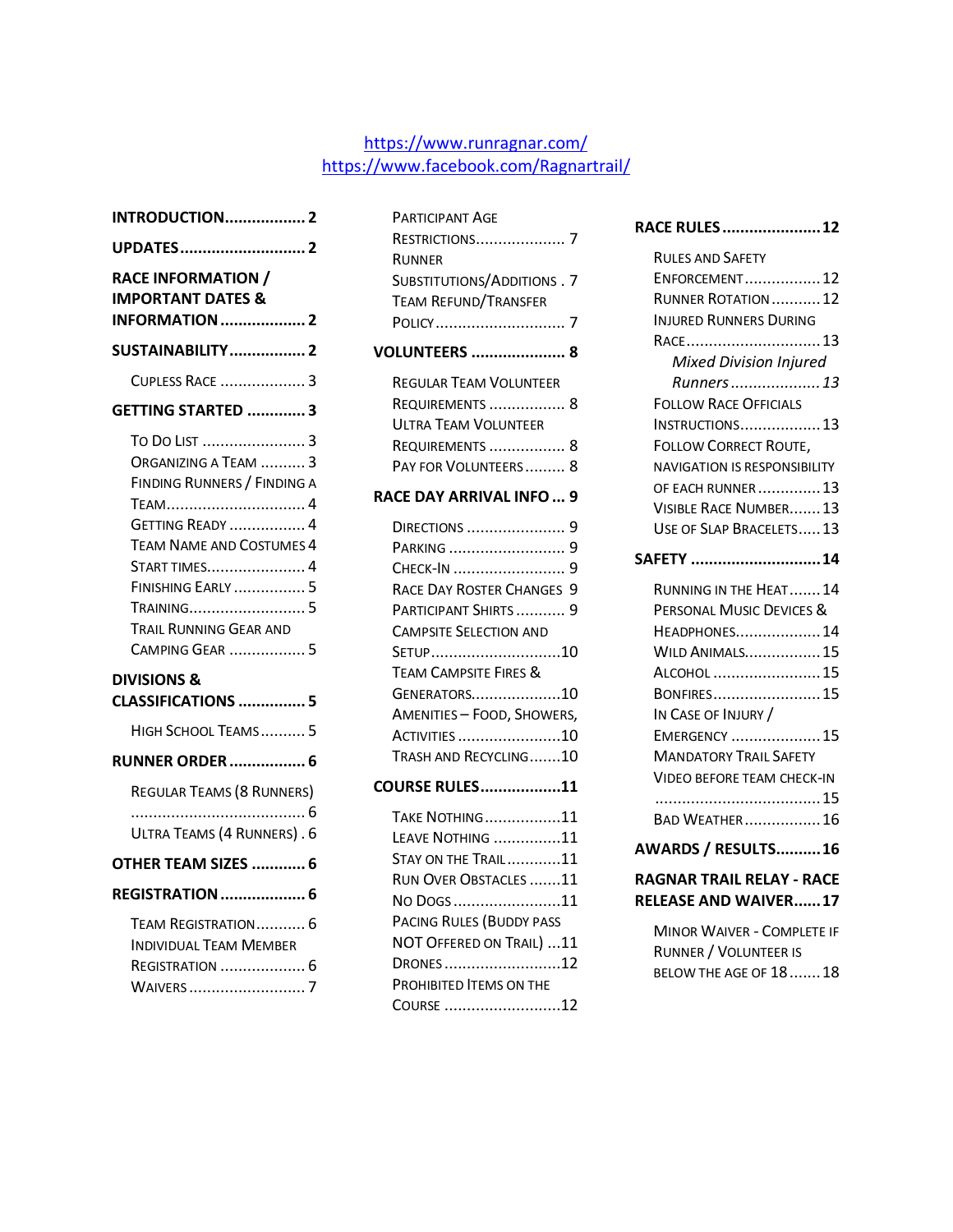

## **Introduction**

This packet contains important team information for the Ragnar Trail Relay. Team captains are responsible to be familiar with everything contained in this packet and to educate all team members on significant information. It is recommended that all runners read through the Trail Race Bible. All information is this document is subject to change.

## **Updates**

ITEMS IN THIS TRAIL RACE BIBLE ARE SUBJECT TO CHANGE. Registered teams will be notified of all changes. It is important that all teams make sure that they have an updated version of the Official TRAIL RACE BIBLE. Use the following list of updates to determine if the TRAIL RACE BIBLE you have downloaded is current with the one online.

UPDATED – Month/Date/Year – Section of change and summary

- $3/25/19$  Added information about Black Loop teams
- $\bullet$   $1/30/19$  Updated information on
	- o Team campfires Propane stoves and small propane heaters must be continually monitored by someone when in use. In addition to propane fire pits, fire rings are not allowed at team campsites.
	- o Dogs at races Service dogs must remain under control at all times.
	- $\circ$  Rules and safety enforcement Trail has adopted a similar rule enforcement policy to the Road Relay policy of "three strikes you're out." Teams receiving three valid violations at a race will have their bib confiscated and the team must leave the venue.

## **Race Information / Important Dates & Information**

Race specific information, including important dates, can be found on the race specific website under the Dates / Updates tab. The race specific Runner Packet (link on the race website) will be the most up to date source of information for the race. The Race Director will update the Runner Packet with course and schedule changes, information on Gear Drop and Parking, as well as any safety concerns. Check the Runner Packet frequently as it is a living document and will be continually updated as the race draws closer. The Runner Packet may be printed if strongly desired. However, since the packet is continually updated, the digital format will give you the most up to date information.

# **Sustainability**

Ragnar realizes the importance of organizing socially and environmentally responsible events. To that end, Ragnar Trail Relays will strive to reduce waste, minimize climate impact, involve the local community, and promote health. We implore you to help us with this goal. Carpool to the event, purchase carbon offsets for your team travel, don't use disposable plates / silverware / cups / napkins, stay away from food with excessive packaging, you know…reduce, reuse, recycle. Ragnar works with each venue and community to make the event sustainable for the venue and the community. To reduce the carbon footprint of the race, please limit your cars to two cars per team.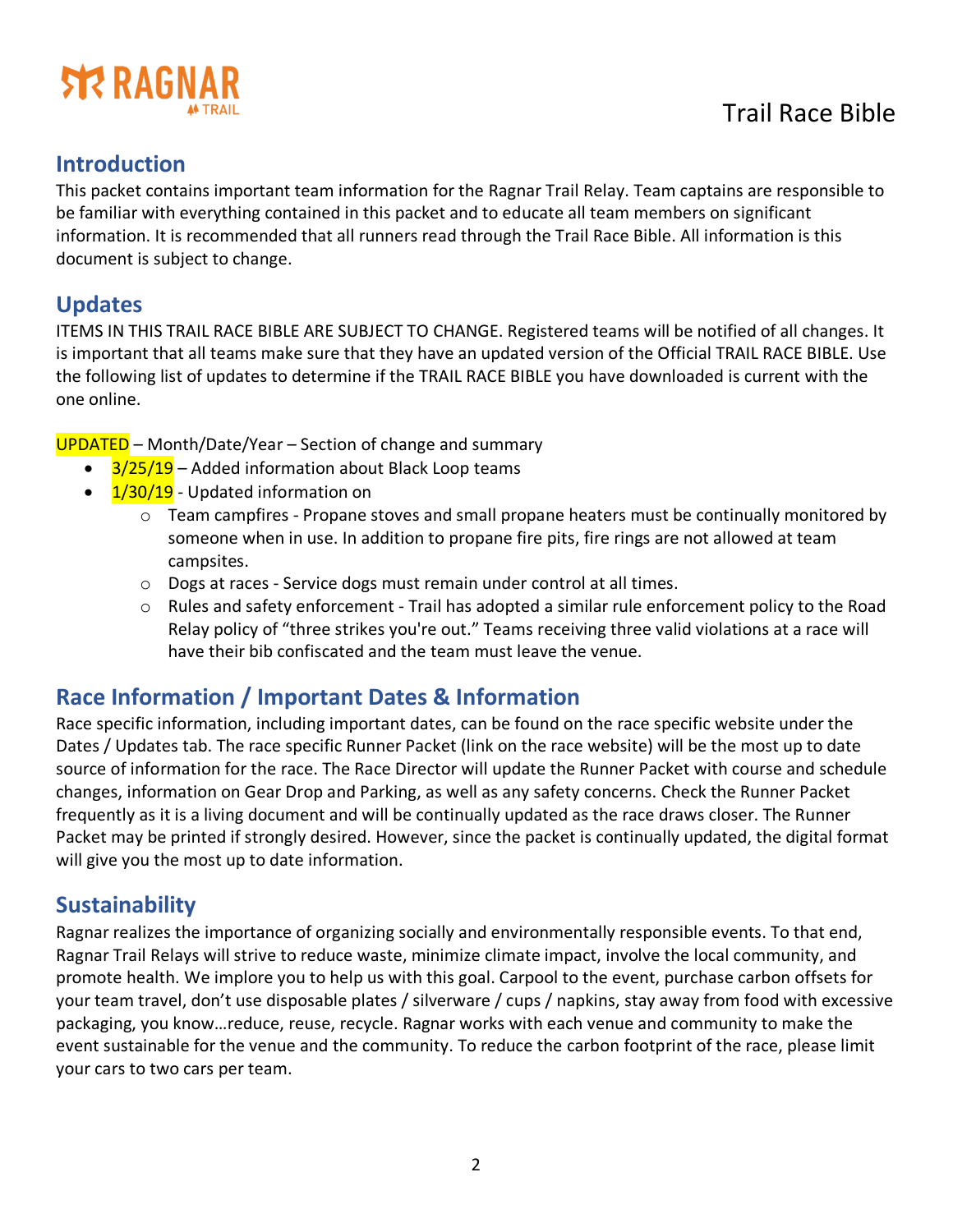

#### **Cupless Race**

We are a cupless race. Every participant (runner, volunteer, friend, family, crew, etc) should bring two cups, one for cold liquid and one for hot liquid. We will provide water, hot chocolate, and coffee but you need to bring the container, **this includes WHILE YOU ARE RUNNING.**

# **Getting Started**

#### **To Do List**

- Start recruiting an 8 or 4 person team, plus one volunteer (regular teams only).
- Register and pay for the team online at https://www.runragnar.com before the close of registration\*.
- Invite all team members to register online on your team page before the online deadline\*. Team members can be added to the team roster on race day for a \$20/runner fee.
- Register for a volunteer shift on your profile before the online deadline\*. Or make the "Pay for Volunteer" payment before the online deadline\*. Select a volunteer shift (Regular teams only – Ultra teams are not required to provide a volunteer). Volunteer shifts can be selected onsite on race day but the options are limited at that point.
- Check your team's assigned start time 3-4 weeks prior to the event.

\*See the "Dates/Updates" section of the race webpage for specific dates.

#### **Organizing a Team**

The two team types to choose from are regular team (8 people running 3 loops each) and ultra team (4 people running 6 loops each). Each regular team will be classified as a male, female, or mixed team and will compete in one of several divisions. Each ultra team will compete as a male, female or mixed team and will compete in one of several divisions.

Here are some tips that will make organizing a team easy

- If you don't know 7 other runners don't worry. You probably know 3 or 4 and they probably know 3 or 4. Teams made up this way (with friends of friends) are often the most fun. By the end of the race you'll have 7 great friends!
- If you do not have 8 runners or do not want 8 runners, no problem, you can have any number of runners between 3 and 8 (see Other Team Sizes section). Any team with less than 3 runners needs to contact the race director about procedures and rules for the race.
- Set a date by which you want to register your team online and then begin collecting entry fees from members of the team. Runners will feel more committed once they pay for their portion of the team entry. Many team captains ask their friends but then never get a firm commitment. When it comes time for their friends to sign up, they haven't trained and they end up back out. Don't be in this camp.
- Once you have a few firm commitments, register the team. Again, this will make the team feel more committed. You shouldn't have a hard time finding the rest of your runners.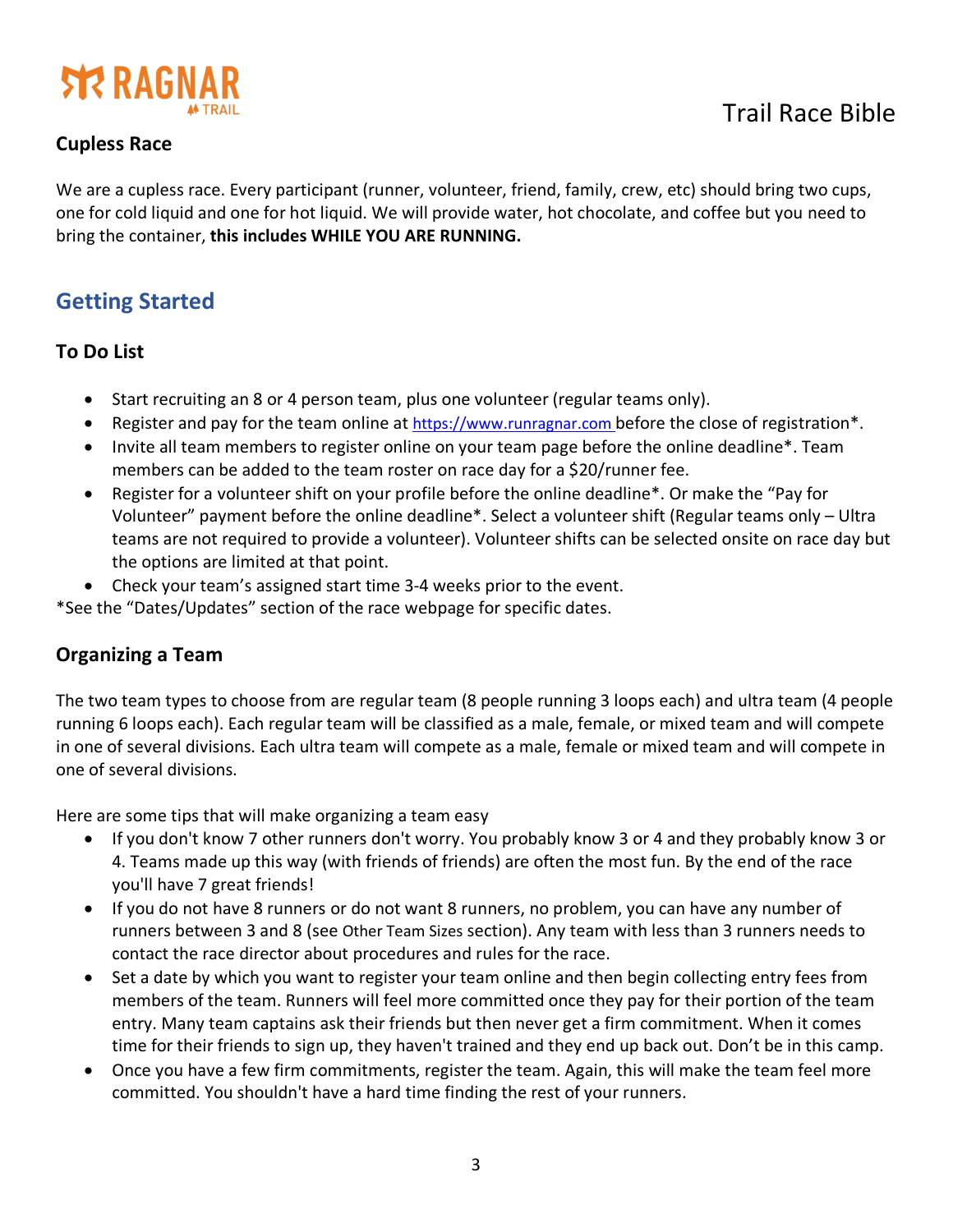

### **Finding Runners / Finding a Team**

We recommend using the Ragnar Trail Relay Facebook event pages.

#### **Getting Ready**

Once a team has been organized we recommend the team meet several times prior to the event to work out logistics. It may be helpful to discuss the following things:

- What to do if a runner finishes their leg and the next runner isn't in the transition area.
- What to do if a runner gets lost.
- What to eat. What types of food and drink to bring.
- What types of clothing, running gear, and camping equipment everyone should bring. Weather is uncertain; be prepared for hot and cold weather extremes as well as rainy weather.
- Running at night.
- Assigned Start Time, arrival to the event, and transportation
- Read over the Trail Race Bible, Race Webpage, and especially the race specific Runner Packet
- Deadlines for team name changes, signing up for or paying for a volunteer shift, runner additions to roster, etc. These deadlines can be found on the "Important Dates" section of the race webpage.

#### **Team Name and Costumes**

**We encourage clever and witty team names, as well as unique and creative team costumes. However, we ask that you keep your team name and team costumes Family Friendly. What is Family friendly? A good rule of thumb, if you have to ask, it probably isn't. We reserve the right to request team name changes as well as change your team costume if found obscene or indecent according to the FCC standards. At a bare minimum, not to be cheeky, but we don't want to see your cheeks, keep them covered (should you trip near a cactus you'll thank us).**

#### **Start times**

Starting times are based on accurate pace predictions, it is critical for a successful event that each runner has an accurate 10K road race pace in their online profile. Note that pace means how long it takes you to run one mile (minutes/mile) at your race pace and not how many overall minutes it takes to complete the 10K. These predictions are critical to a successful event and will allow us to place teams in starting slots based upon the teams overall pace. If individuals have not participated in a competitive 10k recently, we strongly encourage them to run one before submitting a team pace. Alternatively, consider getting together as a team for training run at a competitive 10k pace. When assigning starting times, we consider the difference between road and trail running, the difficulty of the course, elevation above sea level, as well as the pace of all of the runners on the team. Therefore, it is extremely important that the pace submitted for each runner is **accurate**.

**Black Loop** teams will all start together on Friday with a mass start on the Green Loop. The Green Loop start time will be assigned 4 weeks prior to the race. Once at the race, teams will sign up for one-hour windows in which to start the Yellow and Red loops. The exact start times for these loops will be set closer to the race and can be found in the race-specific Black Loop Runner Packet. The Black Loop start time on Saturday morning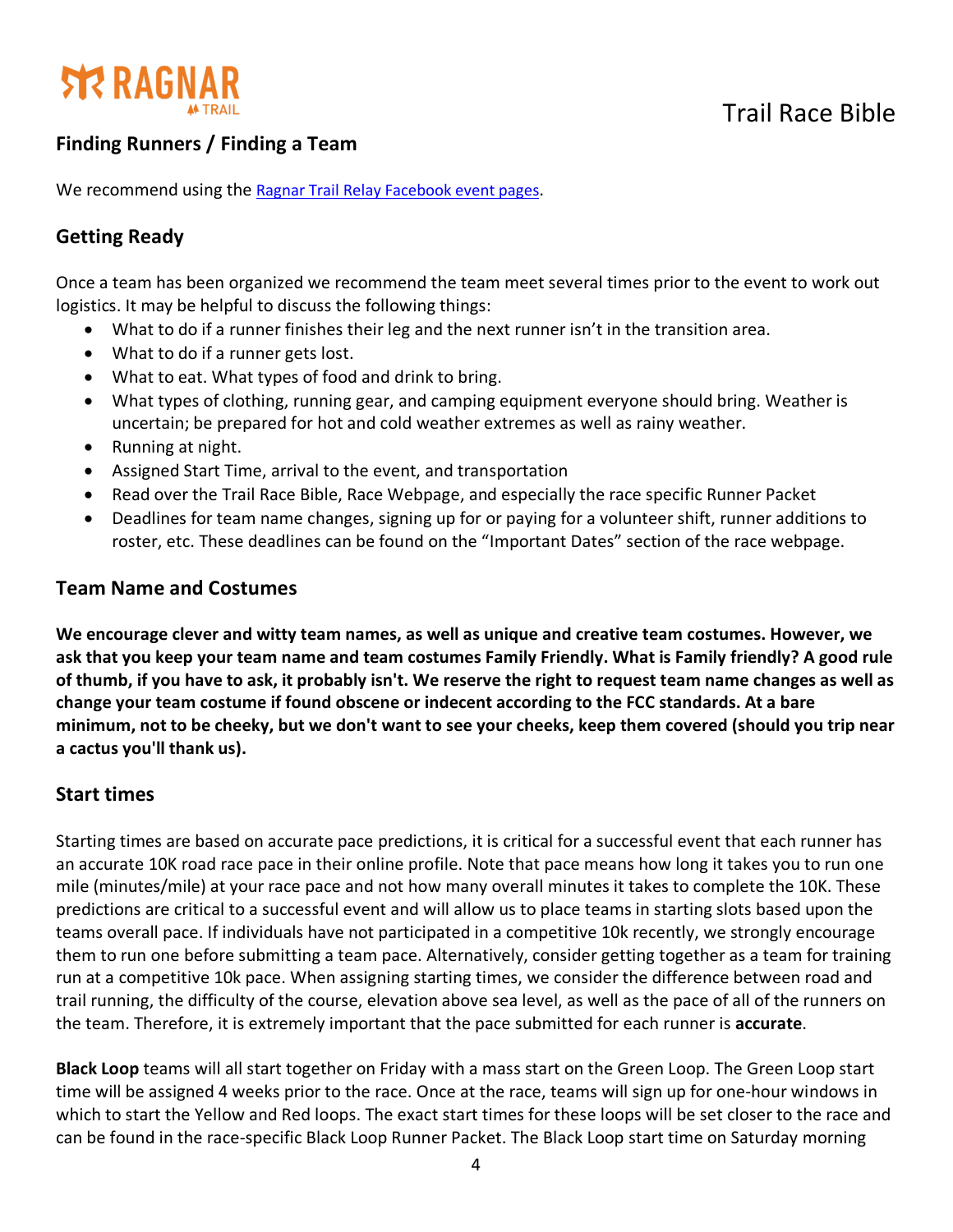# **STR RAGNA**

# Trail Race Bible

will be based on your team's aggregate (Green + Yellow + Red) loop times. Your start time will be calculated depending on how many minutes behind you are from the leading time. For example, if the  $1<sup>st</sup>$  place team starts at 7:00am, and you are seven minutes behind them, your start time will be 7:07am. The first team to the finish line of the Black Loop wins the race overall!

*PLEASE NOTE:* Your team needs to have an average of at least 11-minutes/mile road race 10K pace in order to finish in the specified timeline. If you have concerns about this for your team, please make sure and contact the Race Director.

#### **Finishing Early**

Based on your team's average 10k road race pace that you submitted, we will start your team at a time that will help ensure that you will finish between 9am and 6pm on Saturday. If your team finishes before 9am on Saturday, grab a nap, come back at 9am to run under the arch as a team and pick up your medals. *Please note medals will not be available before 9am.*

#### **Training**

Good training will help make this an enjoyable race as well as prevent injury. A training guide can be found on the race webpage in the Training section. As with all training programs, please consult a physician first.

### **Trail Running Gear and Camping Gear**

Trail running is different than road running and thus the gear needed changes. Check out a list of essential trail running and camping gear for the event here.

- Headlamp Every person (runner, friends, family, crew, etc) at the race should have a good headlamp. We recommend one with 70 lumens or more.
- Water Container Every runner should run with a water container of some sort. Some of the loops will have water stations but all will be CUPLESS WATERSTATIONS. There will also be a water station in the Village but it will also be a CUPLESS WATERSTATION.

## **Divisions & Classifications**

There are multiple divisions and classifications available for your team. Review the Trail Relays Divisions and Classifications table on our website see which division and classification your team belongs. Teams will not be allowed to change their division/classification after they check in on race day. *Please note that there are some divisions available for Road Relay races that are not applicable to Trail Relays.*

### **High School Teams**

To be classified as a High School Team, ALL of the team must be students ages 12-18. This is mandatory to qualify for High School pricing. See Participant Age Restrictions section for additional requirements.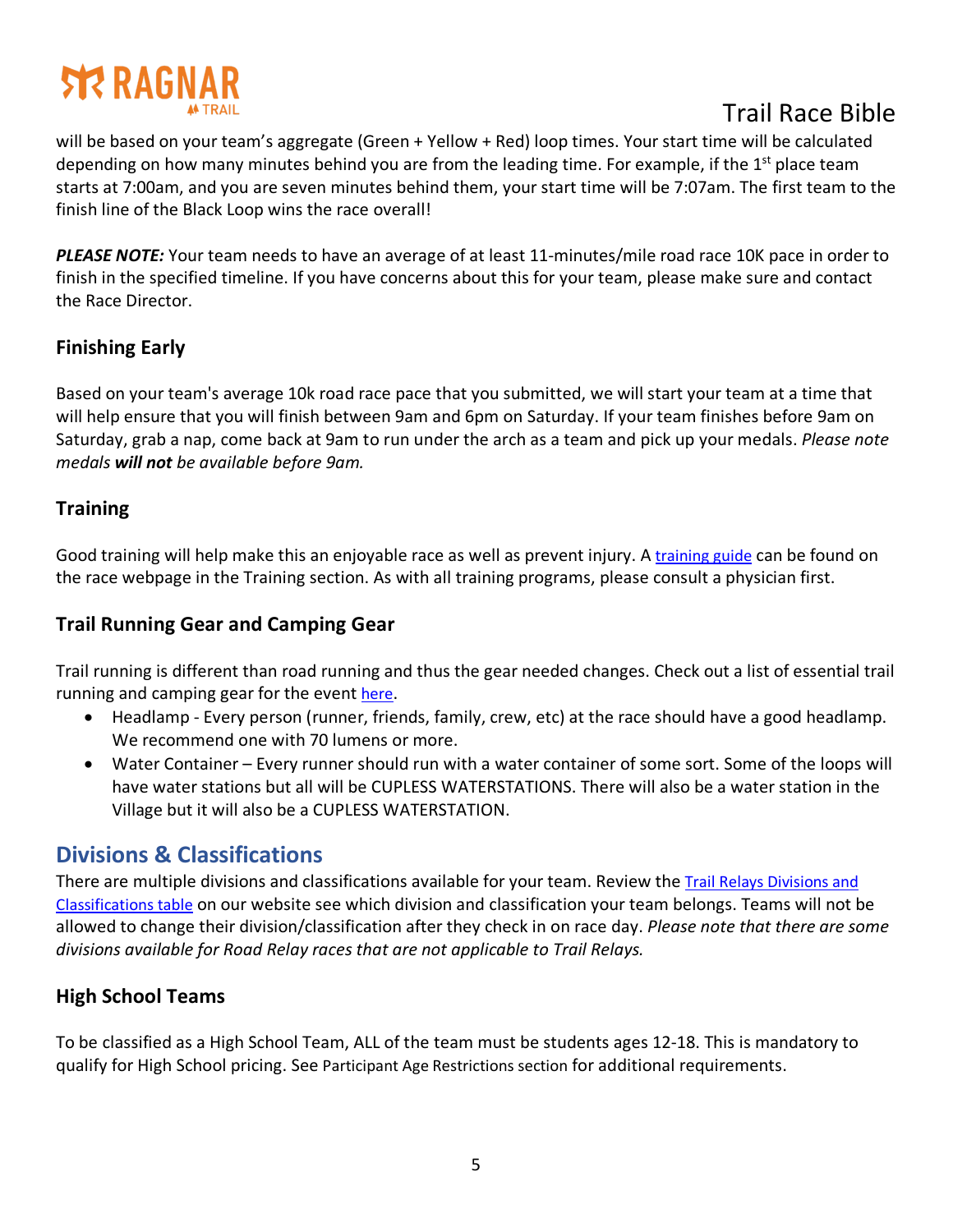

## **Runner Order**

#### **Regular Teams (8 Runners)**

Regular teams are made up of eight runners. Each member of the team will complete three loops of the relay. Runners must run in the same sequence for each segment of the race, every eighth loop. For example, if a runner runs loop 3, he/she must also run loop 11 and loop 19.

#### **Ultra Teams (4 Runners)**

Ultra teams are made up of four runners. Each member of the team will complete six loops of the course. Ultra teams can choose to run one of the following two ways:

- 1. Run two loops back to back three times (i.e. the first runner would run loops 1-2, 9-10, 17-18) **OR**
- 2. Run 6 times, 1 leg at time (i.e. the first runner will run loops 1, 5, 9, 13, 17, 21).

All runners on the team must choose the same format and cannot switch formats during the race.

#### **Black Loop Teams (2 Runners)**

For optimal Black Loop enjoyment, we highly recommend you run together with your teammate. Your time will end when the second teammate completes each loop. It is expected that you are within shouting distance of your partner at all times while on course. This is for safety reasons and also to help encourage each other to run the best you can.

### **Other Team Sizes**

We permit teams to run with as few as 2 runners, as many as 8 runners, and anything in between. Solo runners and teams with more than 8 runners are specifically not allowed to participate. Any 2-person team must contact the Race Director for approval and procedures/rules for the race. Teams with any number of runners other than 4 or 8 should treat the open spots as injury runners. Teams may choose whichever spot they want as the "vacant runner"- but the loops must stay in the same pattern (every eighth leg). For example, if spot #1 remained vacant, the loops that would need to be filled would be loops 1, 9, and 17. Those loops can be filled with 3 different runners, or one "super runner" can take on all three loops.

## **Registration**

#### **Team Registration**

Registration is available online for each race and should be completed by the Team Captain. Simply click the "Register" link on the race webpage and follow the instructions. After completing the registration process the team captain will receive an email confirming registration. A *non-refundable entry fee* for the ENTIRE TEAM is due at the time of online registration.

#### **Individual Team Member Registration**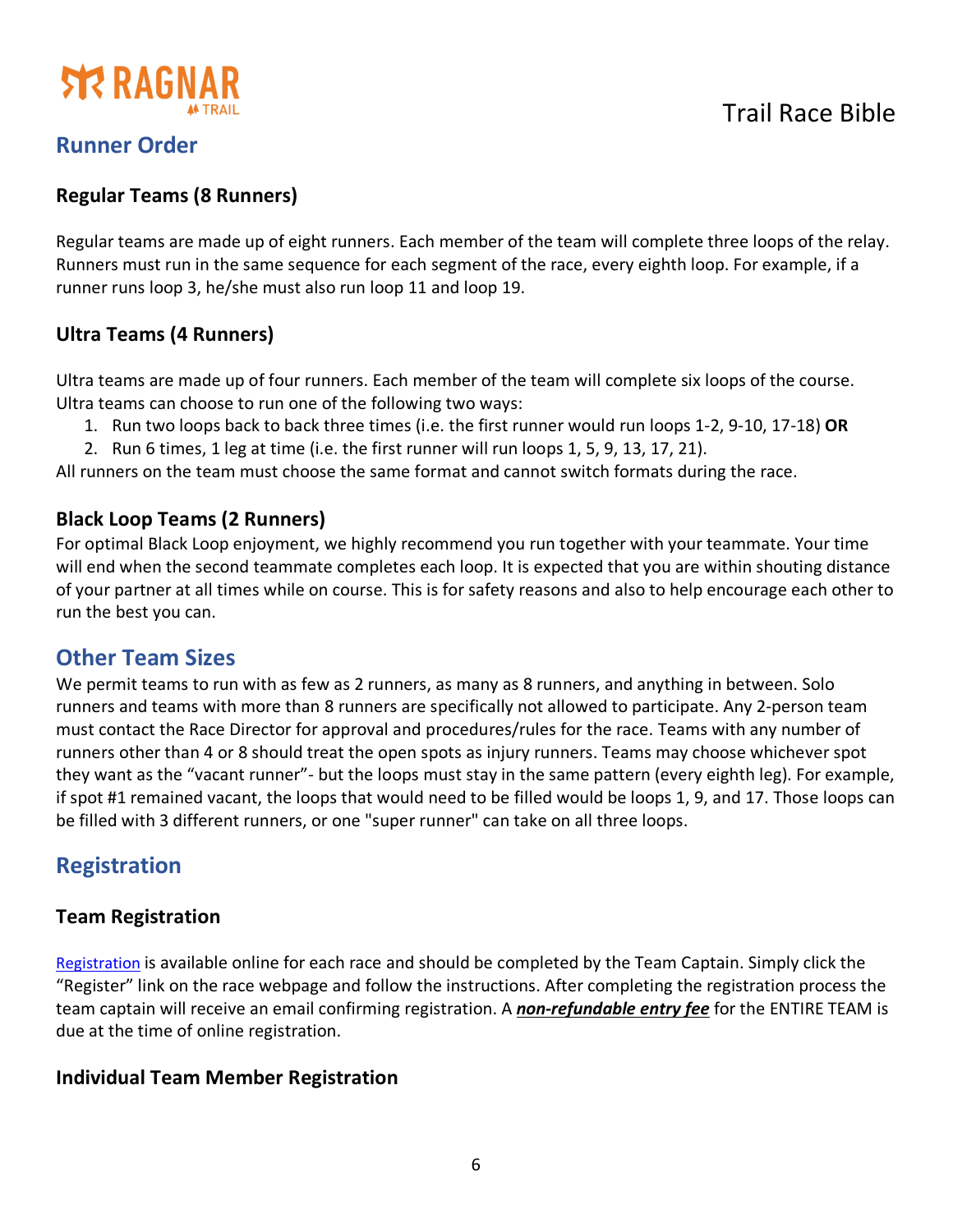# **STRAGNAR**

# Trail Race Bible

Once the team has been registered and paid for online, the team captain has until the Online Runner Invite deadline to invite each individual team member to register online (see the Dates / Updates tab of the race website for more info). The team captain must send an invitation from the online team profile. Each team member must accept the invite, fill out the online form, and read and accept the online waiver agreement. Each runner added to the team roster on race day will be charged a \$20 fee.

#### **Waivers**

All team members *must* sign a waiver in order to participate. Team captains sign their waiver online when they register the team. All other runners and volunteers on the team will sign their waivers online when they accept the online invite from the team captain. Any runner or volunteer added to the team roster one race day will need to sign a waiver at the HQ Tent before they can run or volunteer. Any participant under the age of 18 must have a parent or legal guardian sign the Waiver at the end of this Trail Race Bible, bring the signed Waiver with them to the race, and turn it into the HQ Tent before they can run or volunteer.

#### **Participant Age Restrictions**

Any participant under the age of 18 must have a parent or legal guardian sign the Waiver at the end of this Trail Race Bible, bring the signed Waiver with them to the race, and turn it into the HQ Tent before they can run or volunteer. Any team with one or more participant(s) under the age of 18 must also have at least 1 adult (25 or older) with them at the race. The adult can camp with the team at no cost and can pace minor runners. However, the adult cannot be a runner on the team if it is a High School Team (see High School Teams section). Those under 12 years of age are restricted, however Ragnar will consider formal requests for extraordinary circumstances through the Race Director.

#### **Runner Substitutions/Additions**

If a team member can no longer participant, the team captain can remove them from their roster and invite a new runner to the team. To remove a member of your team simply click on the remove runner button on your team captain's page. To add a member to your team simply click on the invite button on your team captain's page and enter the new runner's email address and send them the invite. There is no charge for substitutions/additions made before the Online Runner Invite deadline (see the Dates / Updates tab of your race for specific dates). Substitutions/additions can be made on race day for a \$20/runner fee and the added runner must sign a waiver. See Participant Age Restrictions section for minor waiver requirements.

#### **Team Refund/Transfer Policy**

All entry fees are non-refundable. Transfer Policy: Teams may transfer their registration to any Ragnar race (Road, Trail, Black Loop, Sprint, or Sunset), excluding sold out races, within 12 months of the Ragnar Relay for which they were originally registered. Teams may only transfer a registration once. When a transfer is made, the original price paid will be applied to the new relay registration fee. In cases where the new relay registration fee is more than the original price paid, the team will be required to pay the difference. In cases where the new relay registration fee is less than the original price paid the difference will not be refunded.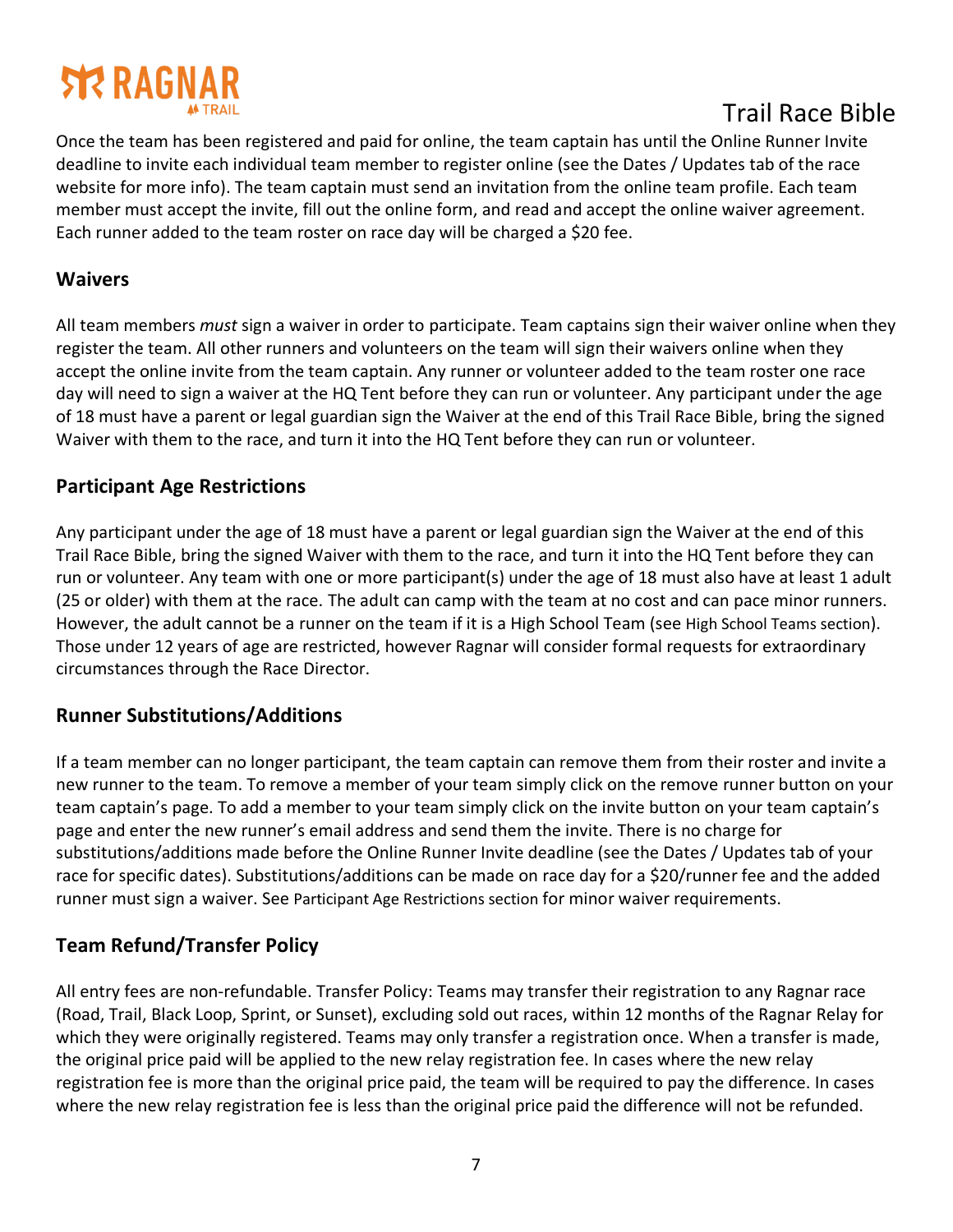# **STR RAGNAR**

# Trail Race Bible

If a transfer request is made after regular registration ends, a \$300 transfer fee (\$150 for ultra) will be deducted from the original price paid. All transfers must be approved two weeks prior to the day before the race starts (Thursday).

If a Ragnar Relay reaches "wait list" status, as indicated by a wait list button on the race specific webpage, teams may only transfer to another Ragnar Relay if a replacement team is found. If a transfer is made after a Ragnar Relay is in "wait list" status, a \$300 transfer fee (\$150 for ultra) will be deducted from the original price paid.

## **Volunteers**

#### **Regular Team Volunteer Requirements**

#### **Each Regular Team Must Provide One Volunteer (Ultra teams don't have to provide a volunteer)**

Each regular team is required to fill one volunteer shift. Volunteer shifts will be 3 hours in length, so runners are able to fulfill a volunteer shift in between running their loops. Teams can also have a non-runner volunteer for their team or pay \$120 for a volunteer to be recruited by Ragnar through a local non-profit. The person who signs up for the volunteer shift is not the one who has to show up to work the volunteer shift, as long as someone volunteers for the shift on behalf of your team (meaning you can change volunteers right before the shift). **Failure to fulfill volunteer requirements will result in disqualification**.

Volunteer shift sign-up will open up approximately one month before the race (see the Dates / Updates tab of your race for specific dates). The following are prerequisites for volunteers:

- Be at least 16 years old
- Sign a waiver either online or at volunteer check-in. See Participant Age Restrictions section for minor waiver requirements.
- Wear a reflective vest (provided by Ragnar) while at their assigned location
- Be physically able to perform their assigned duties
- Be willing to fulfill their entire shift at an assigned location
- Provide their own food and drink during shift

#### **Ultra Team & Black Loop Volunteer Requirements**

Ultra teams and Black Loop teams don't have to provide a volunteer

#### **Pay for Volunteers**

In lieu of provide a volunteer, teams have the option of paying \$120 for Ragnar to recruit volunteers through a local non-profit. Ragnar's partner charity(s) will receive a donation when they provide a volunteer for your team.

Team captains can pay for a volunteer online on their team captain's page before the Pay for Volunteer Deadline (see Dates / Updates tab of the race website for specific dates). Teams can pay for volunteers onsite on race day upon check-in at the HQ Tent.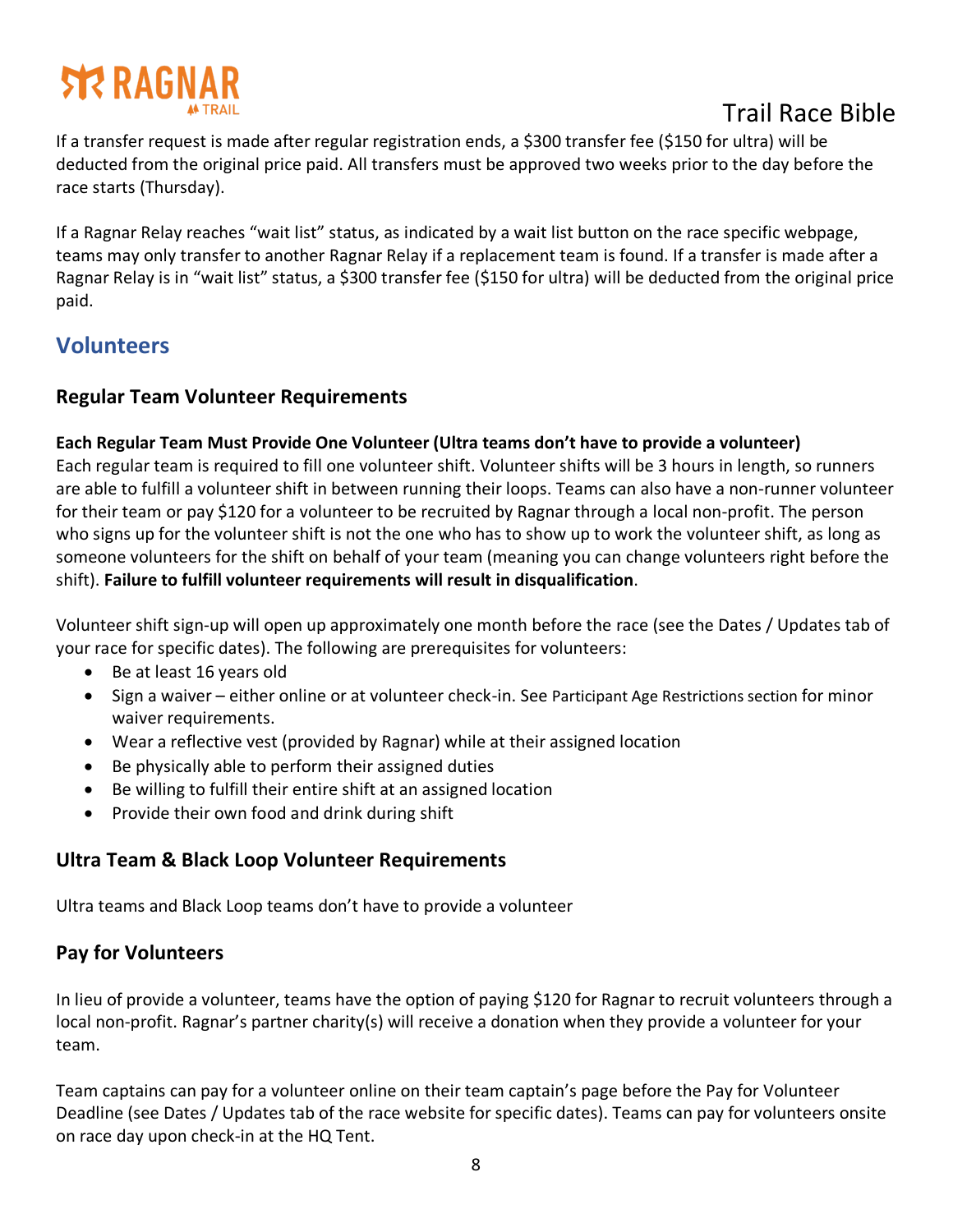

# **Race Day Arrival Info**

#### **Directions**

Check the race webpage and race specific Runner Packet for the race venue address and directions.

#### **Parking**

Each of our Race Venues has different parking rules and regulations. Specific info of this sort is also posted to the race webpage and race specific Runner Packet. We ask that teams bring NO MORE than 2 vehicles to the race.

#### **Check-In**

Team captains can check-in to the race at the HQ Tent on Thursday anytime after the venue opens to teams OR on Friday two hours before their team's assigned start time. Captains should know their team number ahead of time, and have that number handy to provide to volunteers during check-in. Captains can find their team number online on their team page at https://www.runragnar.com/ (Log into your account in the upper right corner). Upon check-in, the team captain will receive the team bib (also the timing chip), a bib-belt, volunteer shift reminder w/ instructions, confirmation of the team division/classification, shirt tickets for each runner on the team's roster, Friday night dinner tickets for each runner on the team's roster, a trash and recycle liner to be used at the team's campsite, and some other goodies. Teams will not be allowed to change their division/classification after they complete the check-in process.

**Black Loop** teams will have their own separate check in area at the HQ tent. Teams must be checked in by 10:00am on Friday.

#### **Race Day Roster Changes**

Every runner should be added to the team roster prior to the Online Runner Invite Deadline (see Dates / Updates tab of the race website for specific dates). However, we know that changes happen. Teams often have last minute runners fill in due to injury or complications. If a runner needs to be added to the team or the roster needs to be changed after the Online Runner Invite Deadline, it can be done on race day at the HQ Tent. Ragnar charges a \$20/runner fee to change or add runners to the roster on race day. Any new runners will need to sign a waiver before running. See Participant Age Restrictions section for minor waiver requirements. The team captain will then receive shirt tickets and Friday night dinner tickets for any runners added to the team's roster.

#### **Participant Shirts**

When the Team Captain checks into the race at Ragnar Race HQ they will receive shirt tickets for each runner on the team's roster. Participants can pick up their shirt at the HQ Tent anytime during the race.

**Black Loop** teams will receive a Black Loop finisher medal and a specific Black Loop division participant shirt.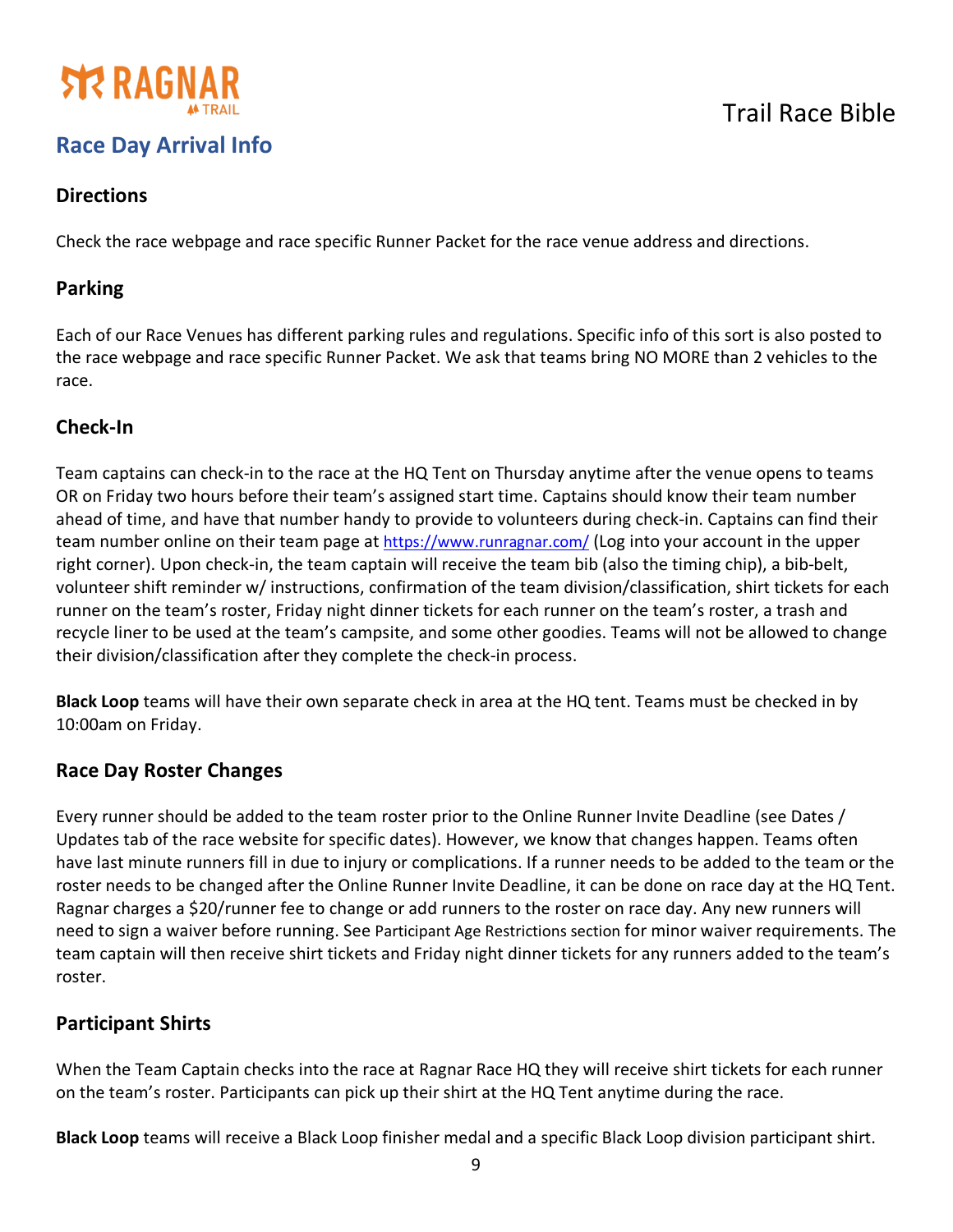

#### **Campsite Selection and Setup**

Upon arrival at the venue, teams may choose their own campsite. We don't assign specific campsites but we do ask that your team takes up less than 300ft2 (approximately 17' x 17'). Staking out a spot near the Village (main event area) will mean that you are in the middle of the action and have a shorter distance to walk back and forth between your campsite/Village during the event. Selecting a spot on the edge of camp may give you a little quieter (IE – better sleep?), if you are in to that sort of thing, but it also means you will have further to walk back and forth during the event. Spouses, family and friends are welcome to stay with your team during the race, but should plan to fit within your team's 300ft2 campsite.

**Black Loop** teams can also choose their own campsite, but we ask that your team takes up less than 144ft2 (approximately 12' x 12').

#### **Team Campsite Fires & Generators**

Campfires and gas powered generators are NOT allowed at team campsites during the race at any time. Ragnar will provide a group bonfire (depending on the venue and area burn restrictions) but individual team campsite fires are not allowed. Propane stoves and small propane heaters are allowed but must be continually monitored by someone when in use. Propane fire pits or fire rings are NOT allowed. No charcoal, wood burning, or open flames are permitted at any time. Ragnar will provide a solar powered charging station for phones but individual team campsite generators are not allowed. Solar powered/battery powered generators are allowed in the camping area.

#### **Amenities – Food, Showers, Activities**

**Food** – Although every race is different, we provide a Friday night dinner to each runner and strive to have great meal options for purchase for all other meals during the event. Check out the race specific Runner Packet for all of the details on food. We recommend that you also bring team food. Treat it just like a camping trip with 7 friends. And please note, Ragnar strives to provide vegetarian options at all meals but other food preferences (gluten-free, vegan, etc) are not always available. Please consider bringing your own food if you have specific dietary requirements.

**Showers, Activities, Etc** – Each venue offers different special amenities. Some have showers, some ziplines, and some horse rides, and more. Check out the race specific Runner Packet for all of the details on amenities. If a specific amenity is not listed on the webpage, that venue does not have that amenity.

#### **Trash and Recycling**

Pack it in, pack it out. Treat this adventure just like a backcountry camping trip. If you bring it, you need to take it home. When you leave, your campsite should look exactly like it did before you arrived. Ragnar will have trash, recycling, and compost for the event waste but teams should deal with their own waste. Please make your best effort at recycling, composting, and reducing waste.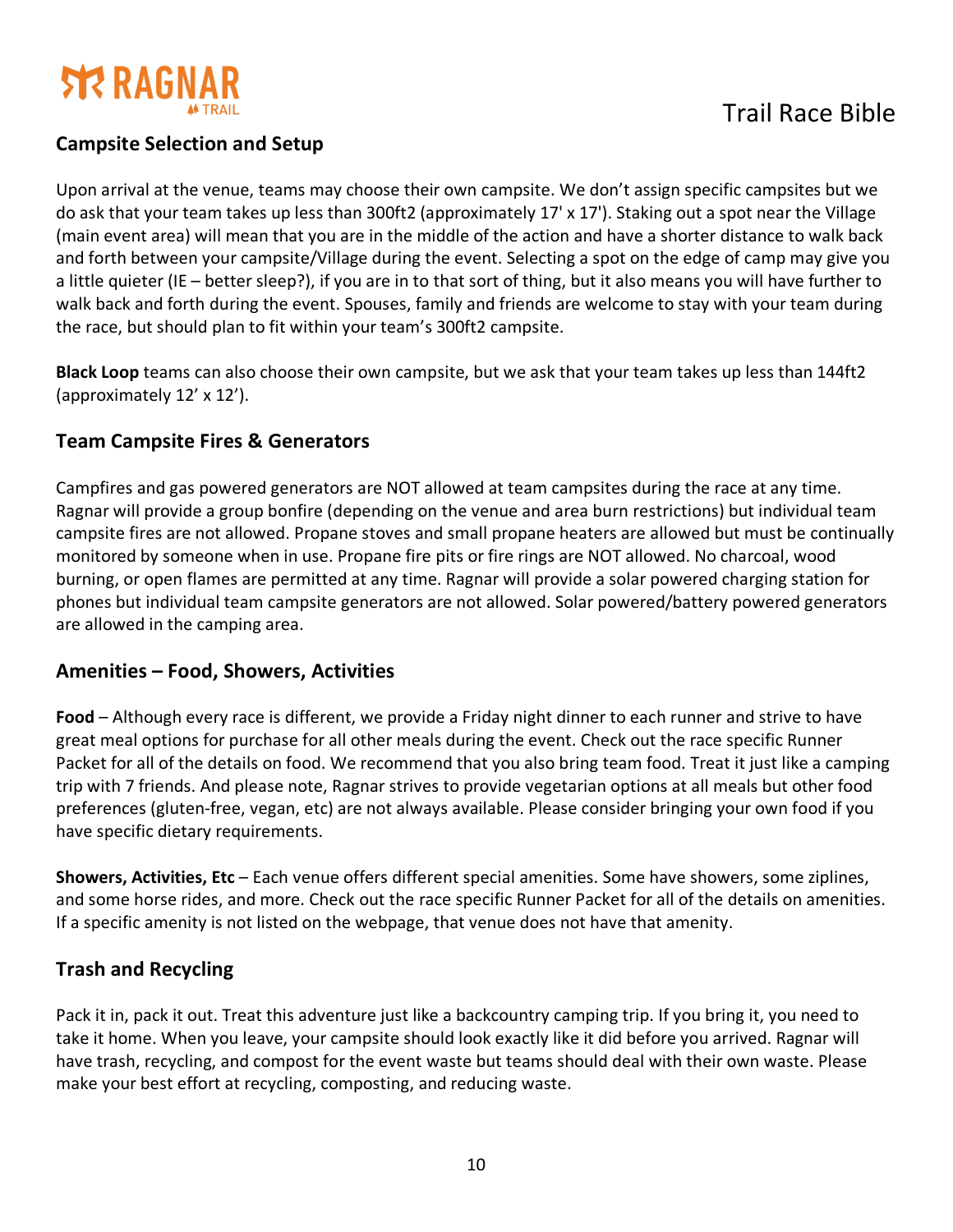

## **Course Rules**

Many of these rules follow the principles of **LEAVE NO TRACE**. You should know and practice these principles outside of the race, whenever you are on the trails.

#### **Take Nothing**

Take nothing but photos. Leave natural or historic objects as you find them, this includes wildflowers and native grasses. Removing or collecting trail markers is serious vandalism that puts others at risk.

#### **Leave Nothing**

No littering. Leave nothing but footprints. Pack out at least as much as you pack in. Gel wrappers with their little torn-off tops and old water bottles don't have a place on the trail. Consider wearing apparel with pockets that zip or a hydration pack that has a place to secure litter you find on the trail. Any runners who are reported to have damaged private or public property or to have littered, or defecated on the course will be disqualified and will not be invited back. Toilets and trash cans will be provided in the Village. Costumes are highly encouraged but they should not end up on the course. Costumes with feathers, glitter, etc are highly discouraged.

#### **Stay on the Trail**

Run only on designated trail surfaces. Cutting switchbacks or running next to the trail increases our footprint on the natural environment. When multiple trails exist, run on the one that is the most worn. No cutting the course. Call out "on your left" when trying to overtake another runner and allow other runners to pass you.

#### **Run Over Obstacles**

Run single file in the middle of a trail, even when laden with a fresh blanket of snow or mud. Go through puddles, not around them. Running around mud, rocks, or downed tree limbs widens trails, impacts vegetation, and causes further and unnecessary erosion. Use caution when going over obstacles, but challenge yourself by staying in the middle of the trail.

#### **No Dogs**

No dogs on the course. No dogs in the campsite. No dogs at the event. We love dogs too but this is a safety issue for participants and for the dogs. Service dogs are allowed at the event, but they must remain under control at all times.

#### **Pacing Rules (Buddy pass NOT Offered on Trail)**

Running pacers are allowed during the race. Runners may run with ONE pacer at any time (humans only, sorry no dog pacers). Runners are not allowed to have more than one pacer at a time. Pacer and runner should run single file when passing another runner or being passed. Bicycle pacers are never allowed on the course. Note that all pacers must sign a waiver if they are not already on the team roster. We do not offer the Buddy Pass at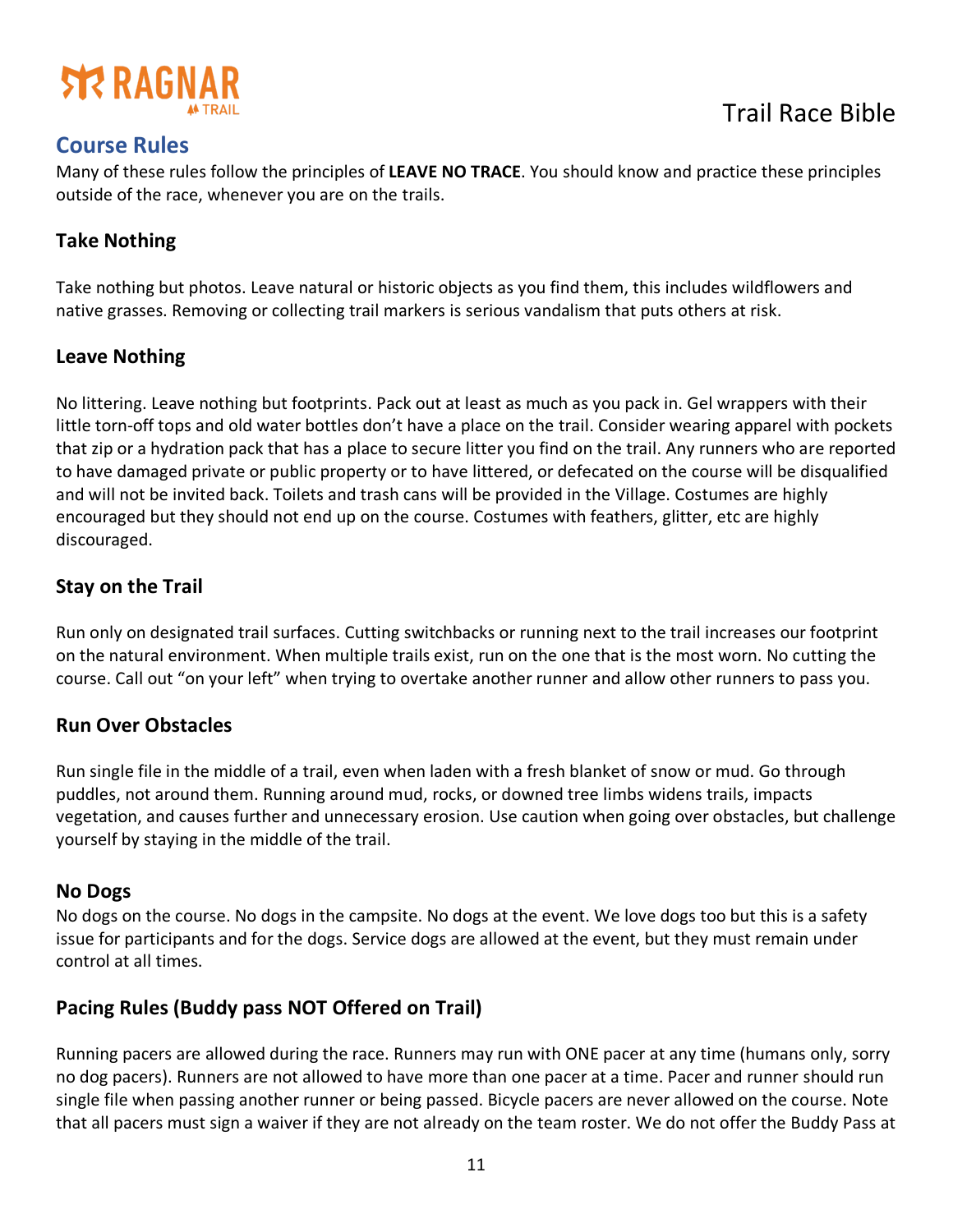

Trail running at night under a blanket of stars can be one of the best experiences. It can also be thrilling and even a little frightening to hear a deer rustling in the bushes as you run past. But just because it is thrilling, doesn't mean that it is dangerous. At Ragnar, we are very focused on safety. Any safety concerns on a course or specific loop will be addressed quickly during the race. In an extreme case, this could include "holding/closing" one of the loops or the entire course for a portion or entirety of the race. *The "Buddy Pass" as offered at Ragnar (Road) Relays is not offered at Ragnar Trail Relays.* Any runner who does not feel comfortable running a nighttime loop by themselves should run with a pacer. Any team who skips a loop (IE – runs less than the full 24 loops) will receive a DNF on the official race results.

#### **Drones**

Non-official use of drones at Ragnar Trail events is prohibited without special approval.

#### **Prohibited Items on the Course**

The following items are not allowed on the race course: bicycles, dogs or other animals, baby joggers/strollers, and any other device that may endanger others or put a runner at an advantage over the other participants.

### **Race Rules**

**Violations of rules listed in the Trail Race Bible will be reviewed by the Race Director. Violations may result in disqualification.**

#### **Rules and Safety Enforcement**

Rules are enforced based on a "three strikes you're out" policy. There will be race officials monitoring the event to enforce rules. Teams will be notified in person whenever possible or via text message if they receive a rule violation (cell phone numbers are collected during registration). If a team receives three violations, a race official will meet them to review the validity of each violation. If the race official deems that the violations are valid, the team's bib will be confiscated and the team must leave the venue.

In addition to race officials, teams will have the ability to report rule violations to HQ in the Village. Race officials will determine the validity of all reports received from teams. Teams looking to report rule violations should be prepared to provide race officials with the team number or name and a detailed explanation of the violation.

Race officials may also disqualify teams on the spot without prior warning for what they deem to be serious rule violations.

#### **Runner Rotation**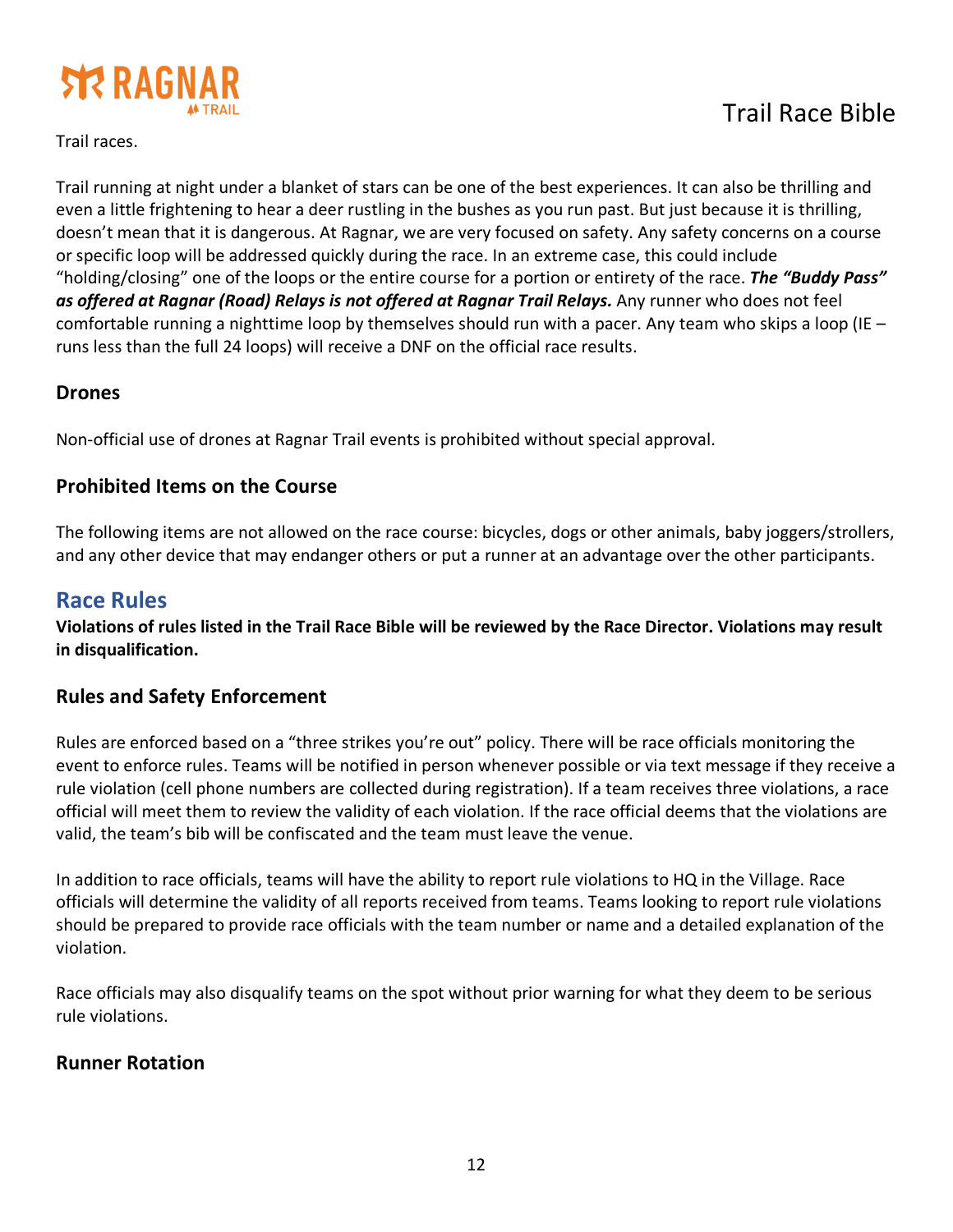

Runners must run in the same sequence for each segment of the race, every eighth leg. For example, if a runner runs leg 3, he/she must also run leg 11 and leg 19. See Ultra Teams section for info on Ultra team rotation.

#### **Injured Runners During Race**

In the event of an injury, any of the remaining runners can replace the injured runner. With the exception of the loop in which the runner was injured, loops cannot be split in pieces. For example, if runner 3 is injured half way through his/her first loop, any member of the team may complete the loop for him/her. Any member of the team can also fill in loops 11 and 19. Those loops can be filled with different runners, or one runner can fill in both of the remaining loops. A 9th member is not allowed to join the team in order to run the remaining loops. Once a runner drops out of the race, he/she cannot enter back into the race. If an IV is administered, the injured runner is no longer eligible to run. If you are uncertain about completing the race by the 6pm cut off time please see a staff member to discuss your options.

#### **Mixed Division Injured Runners**

The same rules and regulations for Mixed Division apply as described in the above section. If, however, the injured runner is female and her dropping out causes there to be more males than females on the team, then only female runners may finish her loops for her. At least 12 loops (half) of the relay must be completed by female runners.

#### **Follow Race Officials Instructions**

Race officials include staff and volunteers. Course volunteers are considered Race Officials. They have authority to disqualify a team for rule violations, abusive behavior, or a team's failure to follow instructions given by volunteers. Abusive treatment or disregard for their instruction will result in disqualification.

#### **Follow Correct Route, navigation is responsibility of each runner**

Runners are responsible to make sure that they stay on the course. If a runner gets off course, they are to return on foot to the point where they went off course and continue from there. Markings have been placed along the course but sometimes runners overlook markings; be prudent in your knowledge of the course.

#### **Visible Race Number**

Team race bibs must be worn and visible on the front of the runner at all times. This bib and race belt (provided to every team at check-in) is also the timing chip.

#### **Use of Slap Bracelets**

At the start of each leg, the runner will be given a slap bracelet that corresponds with the color of the runners loop. IE- A runner on the red loop will have a red slap bracelet.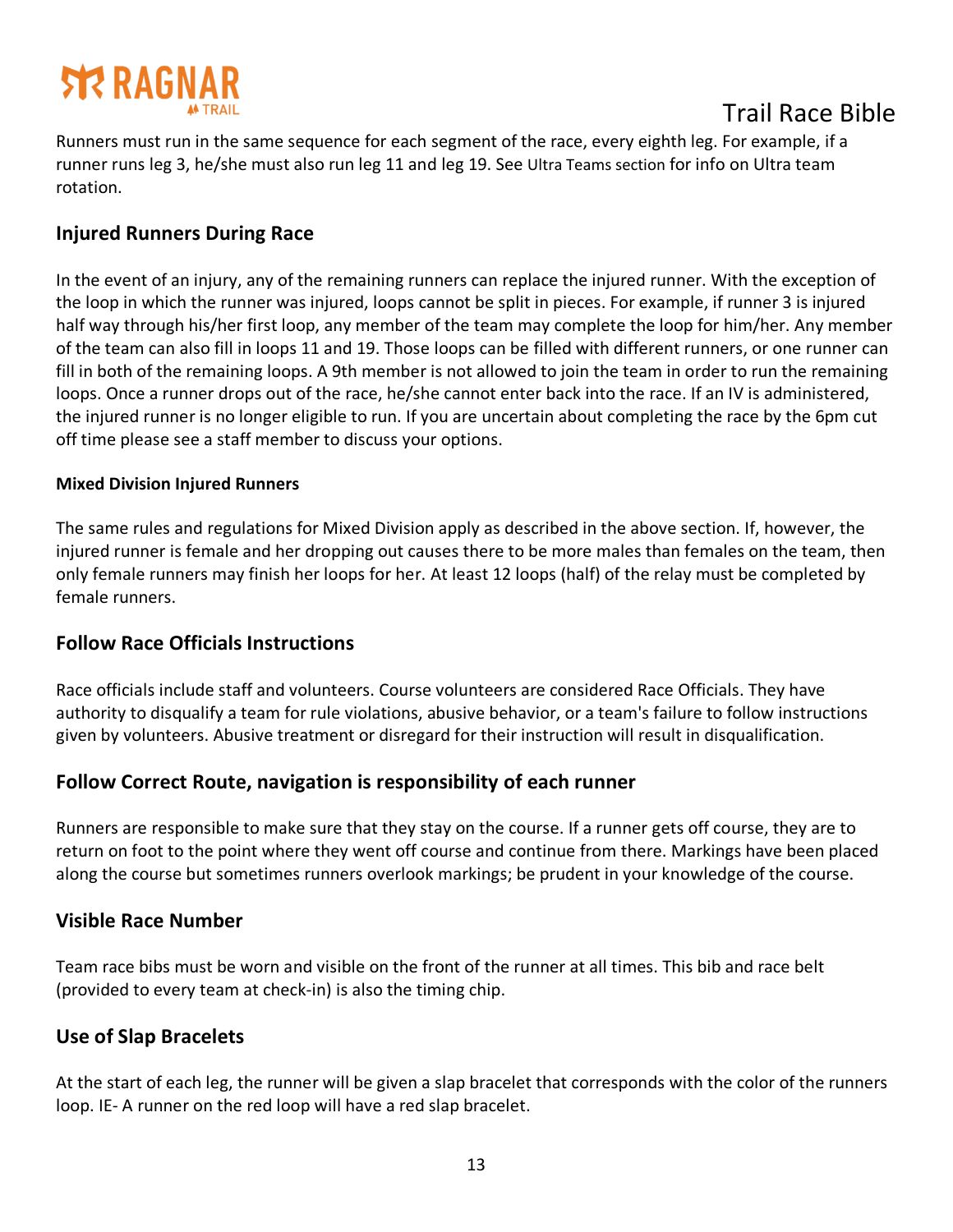

**Black Loop** runners will not use slap bracelets during the race.

## **SAFETY**

Safety is our number one priority. There are many potential hazards in a race of this type including, but not limited to: trail conditions, weather, and wild animals. Additional race specific race hazards are found in the race specific Runner Packet found on the race website. We ask that all teams please take appropriate precautions to insure a fun and safe event. Please help us keep the race safe by focusing on being safe runners, safe campers, and by helping us keep the race as a whole safe. Below are some basic guidelines and rules to help us all have a safe race.

#### **Running in the Heat**

Staying hydrated is critical to having a fun and successful Ragnar race, not to mention staying healthy and avoiding a heat-related illness such as dehydration, heat exhaustion, or heat stroke. Hydration becomes especially critical during times of high Apparent Temperature. The Apparent Temperature (AT) is a measurement of heat stress on the human body that combines air temperature, relative humidity, wind speed and solar radiation levels. If the apparent temperature is above 78°, heat cramps and heat exhaustion are possible. Above an AT of 89°, heat exhaustion is likely and heat stroke is probable with continued activity.

Teams must ensure their runner's safety by monitoring the condition of their runners before and after each leg. Runners should pre-hydrate before each of their loops, hydrate while running, and re-hydrate after each of their loops. Water should be supplemented with electrolytes such as NUUN, etc. Proper hydration is obtained when the runner has clear (light lemonade-colored) and copious urine. Slowing your pace and applying a wet cloth to the head and back of the neck are effective methods of keeping your core body temperature down. If you are worried about the condition of one of your runners, please visit the Medic Tent.

Water will be available in the Village but not necessarily along the course. Be a responsible trail runner and carry your own water and nutrition during your loops.

Water Container – Every runner should run with a water container of some sort. Some of the loops will have water stations but all will be CUPLESS WATERSTATIONS. There will also be a water station in the Village but it will also be a CUPLESS WATERSTATION.

#### **Personal Music Devices & Headphones**

The use of personal music devices with headphones while running is strongly discouraged. Trail running requires that all runners be alert and aware of their surroundings at all times. Wearing personal music devices causes distractions and the inability to hear what is going on around the runner. If you still choose to use them, you do so at your own risk and must meet the following requirements:

- 1. Be aware of the sounds around you.
- 2. Be able to hear instructions from course officials when speaking at a reasonable tone (not yelling).
- 3. Be able to hear "on your left". Listen for other runners trying to pass you.

Safe Use Tactics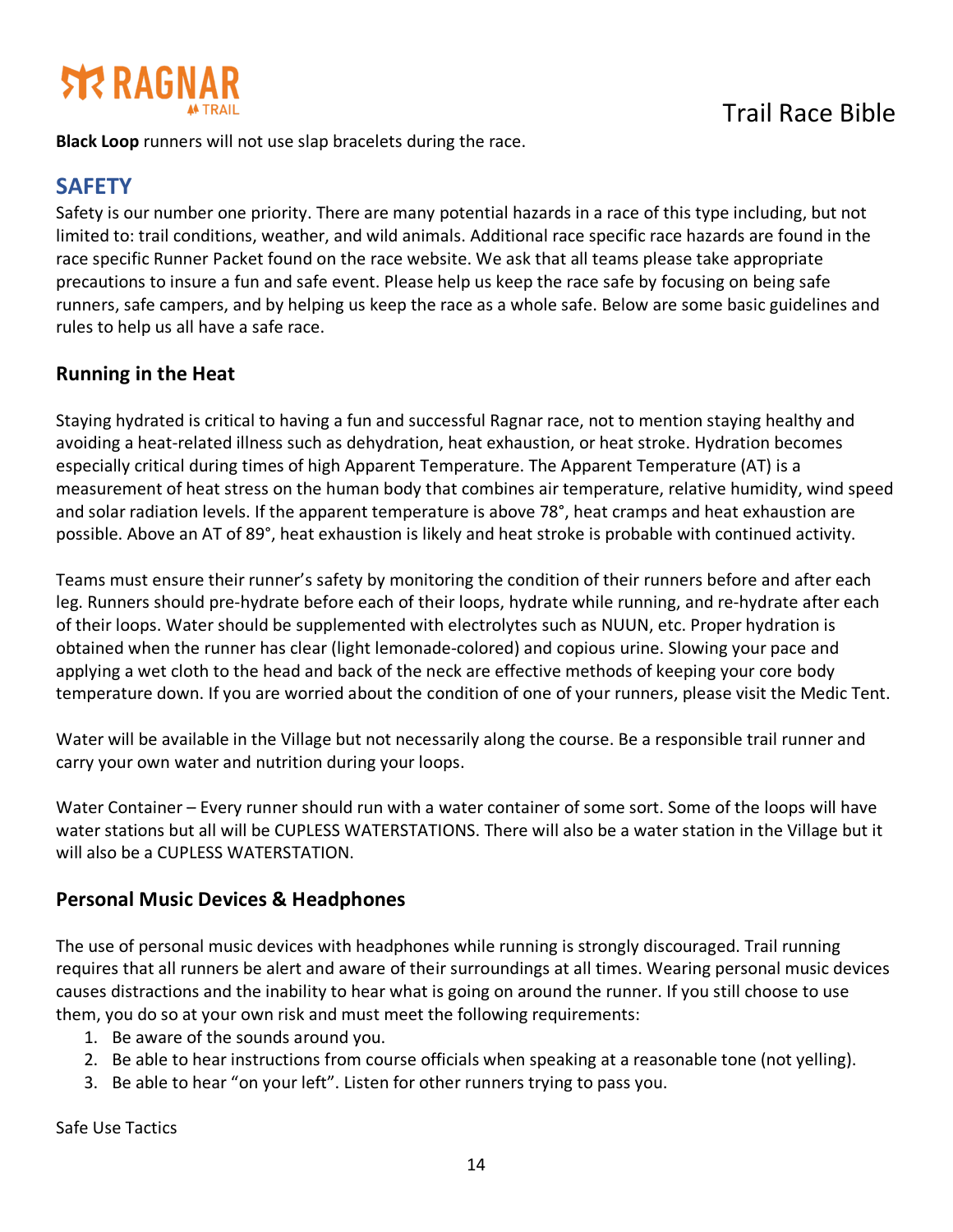

- 1. When running you should be able to hear you own footsteps, if you can't your volume is too high.
- 2. Run with one earphone out and one in, again you should be able to hear your own footsteps.

#### **Wild Animals**

The solitary nature of trail running can be exhilarating but trying to be as quiet as possible is not a good strategy in the backcountry. Startling wildlife can cause a dangerous situation. Making noise while you are running will help alert wildlife of your presence and keep you safe. If you do see a wild animal, common practice is to make noise and to keep your distance.

#### **Alcohol**

While participating in the race, the consumption of alcohol is highly discouraged. Alcohol greatly increases the risk of dehydration. Alcohol also effects perception and equilibrium, two things that are highly important while trail running. If you choose to consume alcohol it must be consumed responsibly in the Village area, when and where city ordinances and permits allow.

#### **Bonfires**

Bonfires have functioned as catalysts for bonding experiences for thousands of years. Who doesn't like roasting s'mores while listening to someone strumming a 6-string. We are bringing the fire to the event (depending on the venue and area burn restrictions) but you have to bring good sense. Dangerous behavior around the bonfires is unacceptable. No fire-walking or carrying burning sticks. Any children brought to the event must be supervised around the fires at all times. Ragnar provides a group bonfire but individual team campsite fires are not allowed.

#### **In Case of Injury / Emergency**

If you are injured while running out on the course, NEVER cut across country as a shortcut back to the Village. Continue to follow the trail markings back to the Village or go backwards along the course to get back to the Village. If you can't walk, just sit down along the trail. We will get someone out to help you.

We will have limited medical staff on hand. In order to provide the best care possible, our medics are there to focus on medical issues, not minor first aid issues. Teams are strongly encouraged to bring first aid kits and treat their own minor first aid issues. A list of recommended items for first aid kits can be found in the Packing List on the Updates section of each race webpage.

A Medic Tent will be located in the Village and will be open and available beginning one hour before the first teams start time through the end of the race. In the event of an emergency, notify the nearest Race Official, as they will be able to communicate with the Medic Tent. If the emergency is severe call 911, then notify a Race Official.

#### **Mandatory Trail Safety Video before team check-in**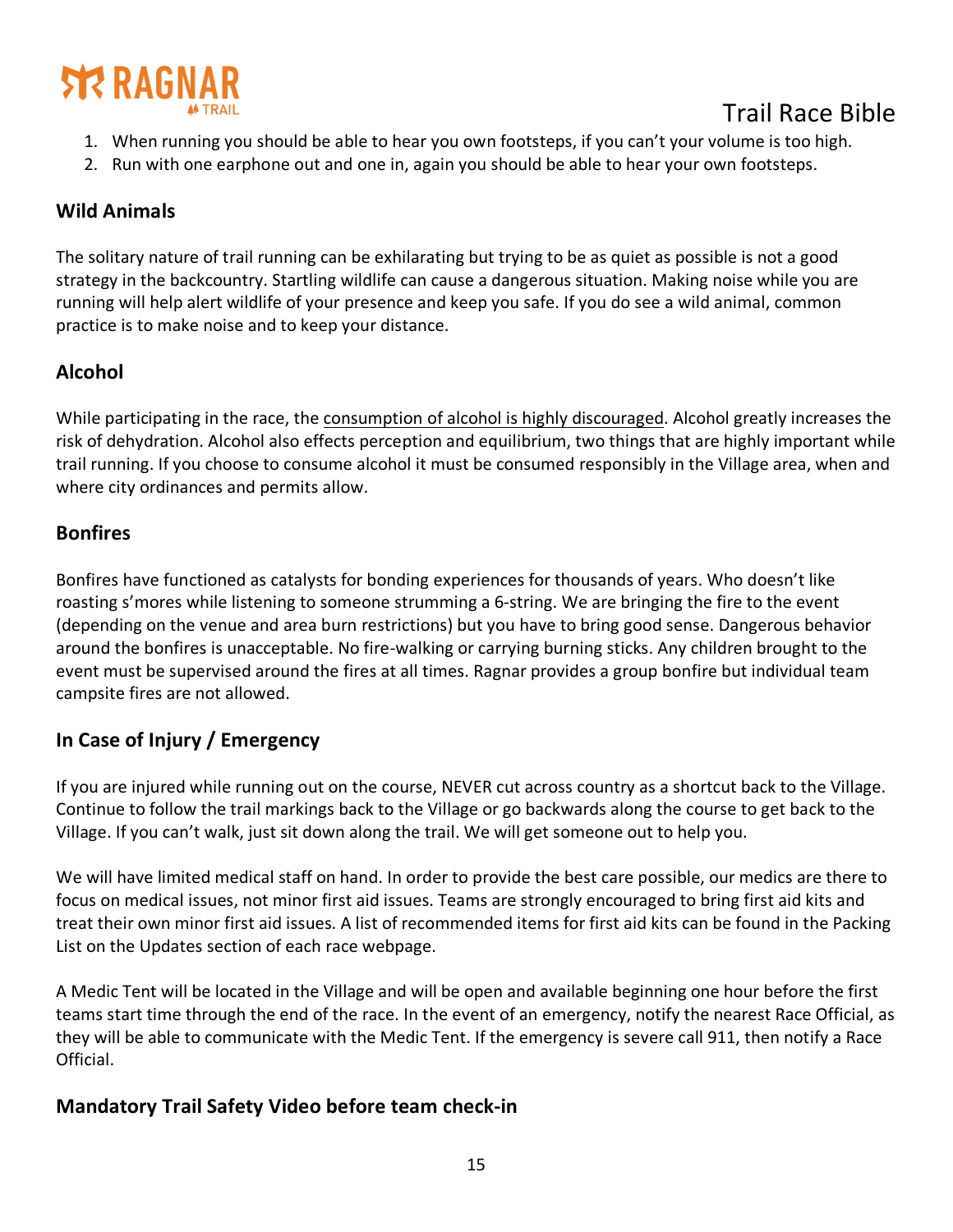# **STR RAGNA**

# Trail Race Bible

Teams are required to watch our Safety Video before checking in. **Everyone** is required to watch the safety video before they run, but you do not have to have your entire team watch the video together before you can check in. The Safety Video will last approximately 12 minutes and will cover things such as trail markings, what to do in case of an injury, trail ethics, and what you can expect at the race. Please arrive at the race at least 2 hours before your team's start time to give yourself adequate time to watch the Safety Video and check-in. If a team member arrives after the last showing of the safety video, their team captain is responsible for sharing the information from the video with them.

**Black Loop** teams will have an additional race briefing prior to their Green Loop start.

#### **Bad Weather**

The race will occur rain or shine. However, under certain severe weather conditions where significant damage or altercations to the race course occur, we reserve the right to cancel the event, shorten the event, and/or hold teams until the weather improves. There will be no refunds given if the race is canceled due to weather. Conditions that may result in a race being canceled or delayed include but are not limited to the following: severe heat, electrical storm, snowfall, tornadoes, earthquakes, hurricanes, flooding, fog, etc.

# **Awards / Results**

Awards will be given to the top 3 finishers from each category within each division for teams who complete all 24 loops. There will also be an award for best team name, the best campsite, best costumes (no feathers or glitter), and overall favorite team. Preliminary result links will be posted the website after the race. Participants will have a short time to request clarification and loop changes and then results will be made final within one week of the race. Teams will not be allowed to change their division/classification after they checkin to the race. See the race website for specific dates on when results will be posted.

**Black Loop** team awards will be presented at an awards ceremony on Saturday afternoon.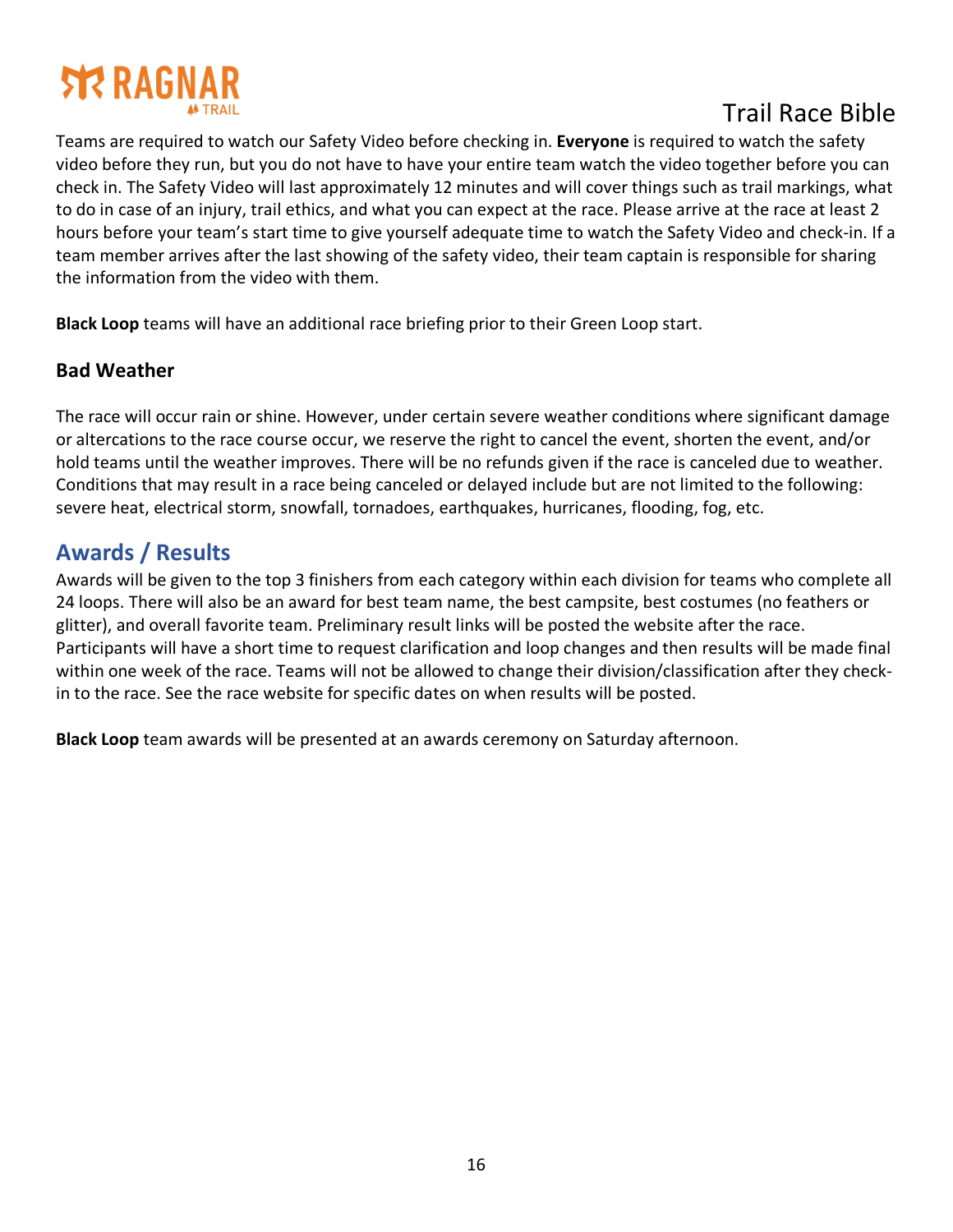

## **Ragnar Trail Relay - Race Release and Waiver**

As a condition of my participation in the Ragnar Trail Relay (the "Event") as a runner, volunteer or otherwise, I hereby covenant not to sue and agree to release from liability the Ragnar Relay Series, together with its founders, owners, officers, directors, managers, agents and employees, including but not limited to Ragnar Events LLC, Ragnar Holdings LLC and their respective investors, officers, directors, managers, members, agents and employees; Ragnar Relay race officials and volunteers; and any and all other sponsors, suppliers, agents, independent contractors and other personnel in any way assisting or associated with this Event (collectively the "Releasees"). This Race Release and Waiver (this "Release") is a contract with legal and binding consequences and it applies to all activities relating to the Event, whether located on the race course, the village or other race-related venues, and also including any camping activity before or after the Event. I have read this Release carefully before signing, and I understand what it means and what I am agreeing to by signing.

In consideration of the acceptance of my application for entry or participation as a volunteer in this Event by one or more Releasees, I hereby freely agree to and make the following contractual representations and agreements:

• I know that this Event, which takes place both in daylight and at night, is held primarily on rough trails but sometimes may also be on open roads and is a potentially hazardous activity. I voluntarily assume full and complete responsibility for all risks associated with participating in the Event and for any injury or accident that may occur during my participation in this Event, including by way of example and not limitation: illness; traveling to and from the event; camping before or after the Event; falls; collisions with pedestrians, vehicles, other participants, wild animals, and fixed or moving objects; the effects of weather, including temperature extremes and humidity; traffic accidents; the negligence of myself and/or others, including Releasees; and trail conditions, road conditions, including without limitation darkness and surface conditions such as loose sand, roots, rocks, uneven ground, and/or pot holes.

I am aware of and appreciate all of these risks. I understand that wild animals, snakes, insects, vehicle traffic and spectators will be present along the race course and that police protection will not be provided. I know that the presence of wild animals and vehicle traffic during the race present certain risks including animal attack and the risk of motor vehicle accidents involving participants, spectators, and/or other vehicles, and that such accidents can result in death or serious injury.

I am also aware that if there is a camping activity before or after the Event (a) the parking area may be multiple miles away from the camping area, and (b) if there should be adverse weather, a fire, or other Act of God, it is possible that that I could be placed in uncomfortable, and perhaps even dangerous, circumstances, notwithstanding evacuation plans and any shuttle services or emergency and medical vehicles and services that may be available.

I further understand that the Releasees are not responsible for lost/stolen/damaged items from vehicles or campsites.

- As a condition of my participation, I agree to abide by all traffic and pedestrian laws and regulations and to follow any and all of Releasees' safety instructions, including all rules and conditions set forth in the Trail Race Bible, which is available on the Ragnar Relay Series website, www.ragnarrelay.com.. I understand that my failure to do so may result in serious injury or death and may be grounds for my disqualification from this Event.
- I acknowledge that I should not enter and participate in this event unless I am medically able and properly trained. I agree to abide by any decision of a race official relative to my ability to safely complete this trail race and I further agree that race officials may authorize necessary emergency treatment for me.
- I represent and warrant that (a) my team and I will participate fully in all of the safety training provided by the Ragnar Relay Series, and (b) they and I agree to adhere to the rules and regulations included in such safety training.
- Having read this waiver and knowing and assuming these risks, and in consideration of the acceptance of my participation, I hereby for myself, my heirs, my executors, administrators or anyone else who might claim on my behalf (collectively my "Successors"), covenant not to sue, and FOREVER WAIVE, RELEASE, DISCHARGE, and HOLD HARMLESS Releasees from any and all claims, injuries, damages, liabilities, causes of action, and expenses